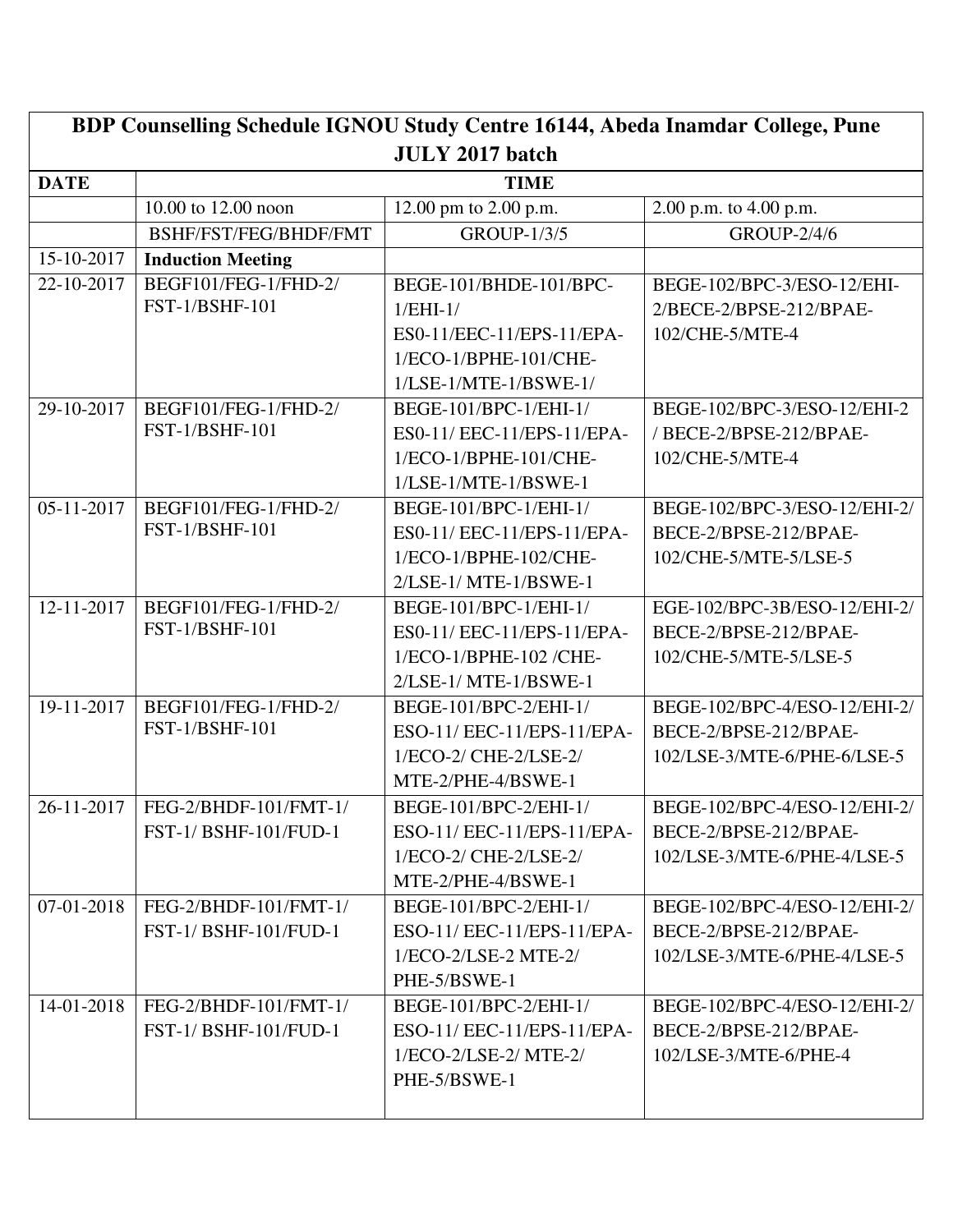| 21-01-2018 | FEG-2/BHDF-101/FMT-1/       | BEGE-101/BPC-2/EHI-1/     | BEGE-102/BPC-4/ESO-12/EHI-2/ |
|------------|-----------------------------|---------------------------|------------------------------|
|            | <b>FST-1/BSHF-101/FUD-1</b> | ESO-11/EEC-11/EPS-11/EPA- | BECE-2/BPSE-212/BPAE-        |
|            |                             | $1/ECO-2/LSE-2/MTE-2/$    | $102$ /LSE-3/MTE-6/PHE-4     |
|            |                             | PHE-5/BSWE-1              |                              |
| 28-01-2018 | FEG-2/BHDF-101/FMT-1/       | BEGE-101/BPC-2/EHI-1/     | BEGE-102/BPC-4/ESO-12/EHI-2/ |
|            | <b>FST-1/BSHF-101/FUD-1</b> | ESO-11/EEC-11/EPS-11/EPA- | BECE-2/BPSE-212/BPAE-        |
|            |                             | $1/ECO-2/LSE-2/MTE-2/$    | $102$ /LSE-3/MTE-6/PHE-4     |
|            |                             | PHE-5/BSWE-1              |                              |

**Group 1:** BEGE-101/EHD-1/EHD-5/EEC-11/BHIE-107/EHI-7/EPS-11/EPA-1/ESO-11/ECO-1,2/MTE-1,4,5/BSWE-4/BPY1,2/BPC-1,2/BULE-1

**Group 3:** BEGE-103/BEGE-108/EHD-3/EEC-10/EEC-13/EHI-3/EPS-3/EPS-8/EPA-3/ESO-13/ECO-5/ECO-7/MTE-7,8/BSWE-5/BPY-5,8/BPC-5,6/BULE-3

**Group 5:** EEG-6/ BHDE-107/ BECE-15/ EHI-5/ EPS-15/ EPA-5/ ESO-15/ ECO-8/ ECO-9/ MTE-11, 12 /BPY- 9, 10/ BPCE-14 or BPCE-15 or BPCE-17 and BPCE 11or BPCE 13 or BPCE 18 or BPCE 19 or BPCE 21/BULE-5

**Group 2:** BEGE-102/ EHD-2/ BHDE-102/ BECE-2/ EHI-2/ BPSE- 212/ BPAE-102/ BRDE-101/ ESO-12/ MTE-2, 6 /BPY-3, 4/BPC-3,4/ BULE-2

**Group 4:** BEGE-105/ EHD- 6/ BECE-214/ EHI-4/ EPS-7/ EPA-4/ ESO-14/ ECO-3/ECO-6 or ECO-13/ ECO-12/ ECO-14/MTE 9,10/ BSWE-6/BPY- 6, 7/BPYE -1, 2/ BPCL-7,L8/BULE-4 **Group 6:** BEGE-104/ BEGE-107/ EHD-4/ BECE-16/ EEC-7/ EHI-6/ EPS-6/ EPS- 9/ EPA-6/ ESO-16/ ECO-10, 11/ MTE-13, 14/BPY 11, 12/BPCE 22, BPCE 23/ BULE 6.

## **Academic Counsellor:**

- 
- Prof. Siraj Shaikh (Chemistry) Prof. AbsaarBaig(Commerce)
- Prof. G.M Nazeruddin (Chemistry) Prof. Aqueel Ahmed(Commerce)
- Prof. Yaseen Shaikh (Chemistry) Prof. Maher Shaikh (Commerce)
- Prof. NazneenBagwan Prof. Shaikh Shabana
- 
- Prof. Patel Shabana (Urdu) Prof. AzraKutki
- Prof. T.A Inamdar Prof. NuzhatAkhtar
- Prof. Kausar Sundke Prof. Shaukat Khan
- Prof. VarshaKanikdale (BSW) Prof. NisarMalbari (Physics)
- Dr. Mohd. Ibrahim Jagirdar (Urdu)

• Dr. SayedRafeequee Dr. ImtiyazZahedHussain (LSE)

- 
- 
- 
- 
- Prof. Asif I Ahmed Prof. Mudassar Shaikh(Commerce)
	-
	-
	-
	-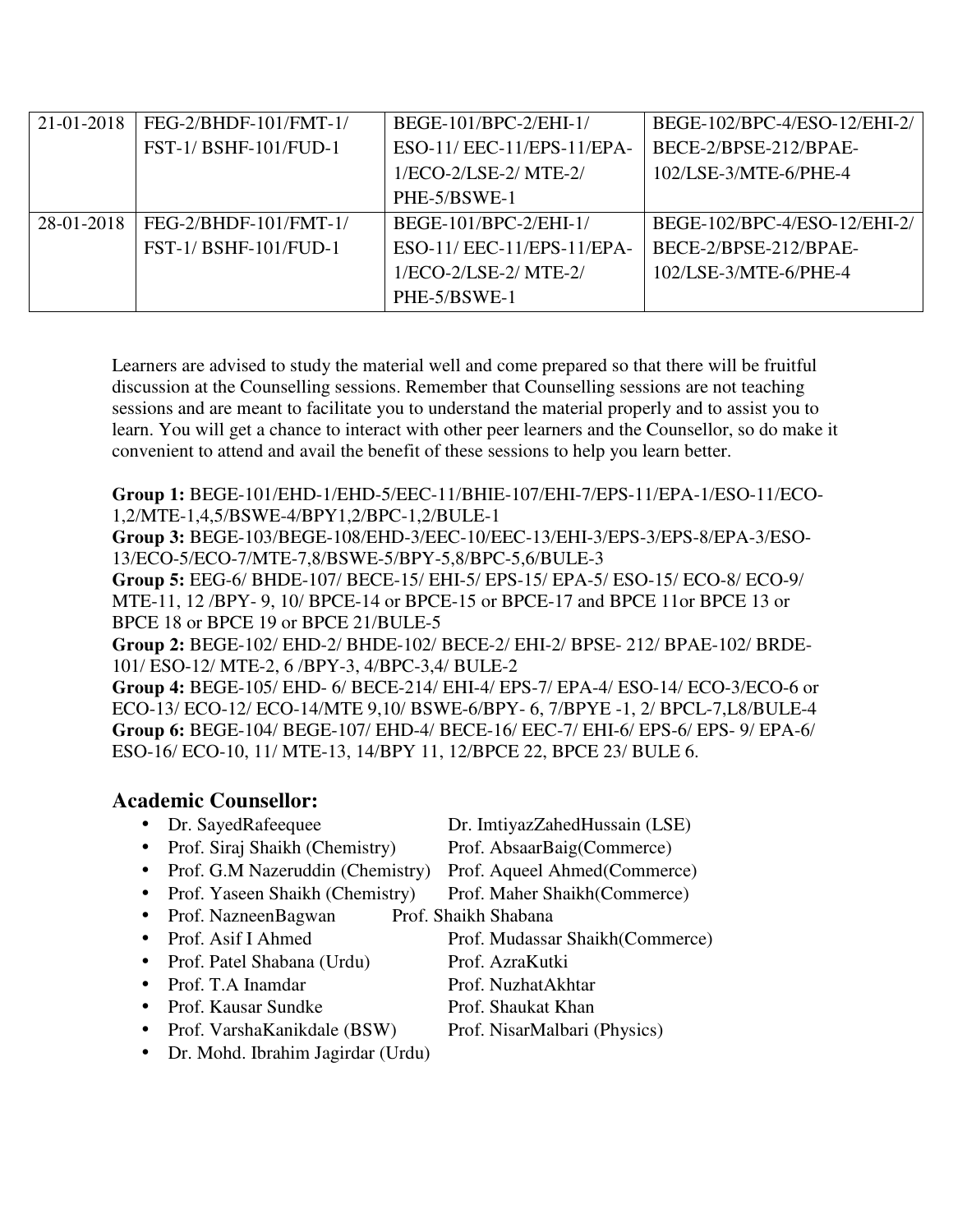| PGDBP Counselling Schedule IGNOU Study Centre 16144, Abeda Inamdar College, Pune<br><b>JULY 2017 batch</b> |                          |                           |                          |  |
|------------------------------------------------------------------------------------------------------------|--------------------------|---------------------------|--------------------------|--|
| <b>DATE</b>                                                                                                | <b>TIME</b>              |                           |                          |  |
|                                                                                                            | 9.00 to 11.00 noon       | 12.00 noon to $2.00$ p.m. | 2.00 p.m. to $4.00$ p.m. |  |
| 08-10-2017                                                                                                 | <b>Induction Meeting</b> |                           |                          |  |
| 15-10-2017                                                                                                 | $MBP-1$                  | $MBP-1$                   | $MBP-1$                  |  |
| 22-10-2017                                                                                                 | $MBP-1$                  | $MBP-1$                   | $MBP-2$                  |  |
| 29-10-2017                                                                                                 | $MBP-2$                  | $MBP-2$                   | $MBP-2$                  |  |
| 05-11-2017                                                                                                 | $MBP-2$                  | MBP-3                     | MBP-3                    |  |
| 12-11-2017                                                                                                 | MBP-3                    | MBP-3                     | MBP-3                    |  |
| 19-11-2017                                                                                                 | MBP-4                    | MBP-4                     | MBP-4                    |  |
| 26-11-2017                                                                                                 | MBP-4                    | $MBP-4$                   | MBP-8                    |  |
| 07-01-2018                                                                                                 | $MBP-8$                  | MBP-8                     | $MBP-8$                  |  |
| 14-02-2018                                                                                                 | MBP-8                    | MBP-5                     | MBP-5                    |  |
| 21-02-2018                                                                                                 | $MBP-5$                  | MBP-5                     | MBP-5                    |  |
| 28-01-2018                                                                                                 | $MBP-6$                  | MBP-6                     | MBP-6                    |  |
| 04-02-2018                                                                                                 | $MBP-6$                  | MBP-6                     | MBP-7                    |  |
| 11-02-2018                                                                                                 | $MBP-7$                  | $MBP-7$                   | MBP-7                    |  |
| 18-02-2018                                                                                                 | MBP-7                    |                           |                          |  |

## **Academic Counsellor:**

- Prof. Nadeem Inamdar
- Prof. Asif Khan
- Prof. Badshah Patel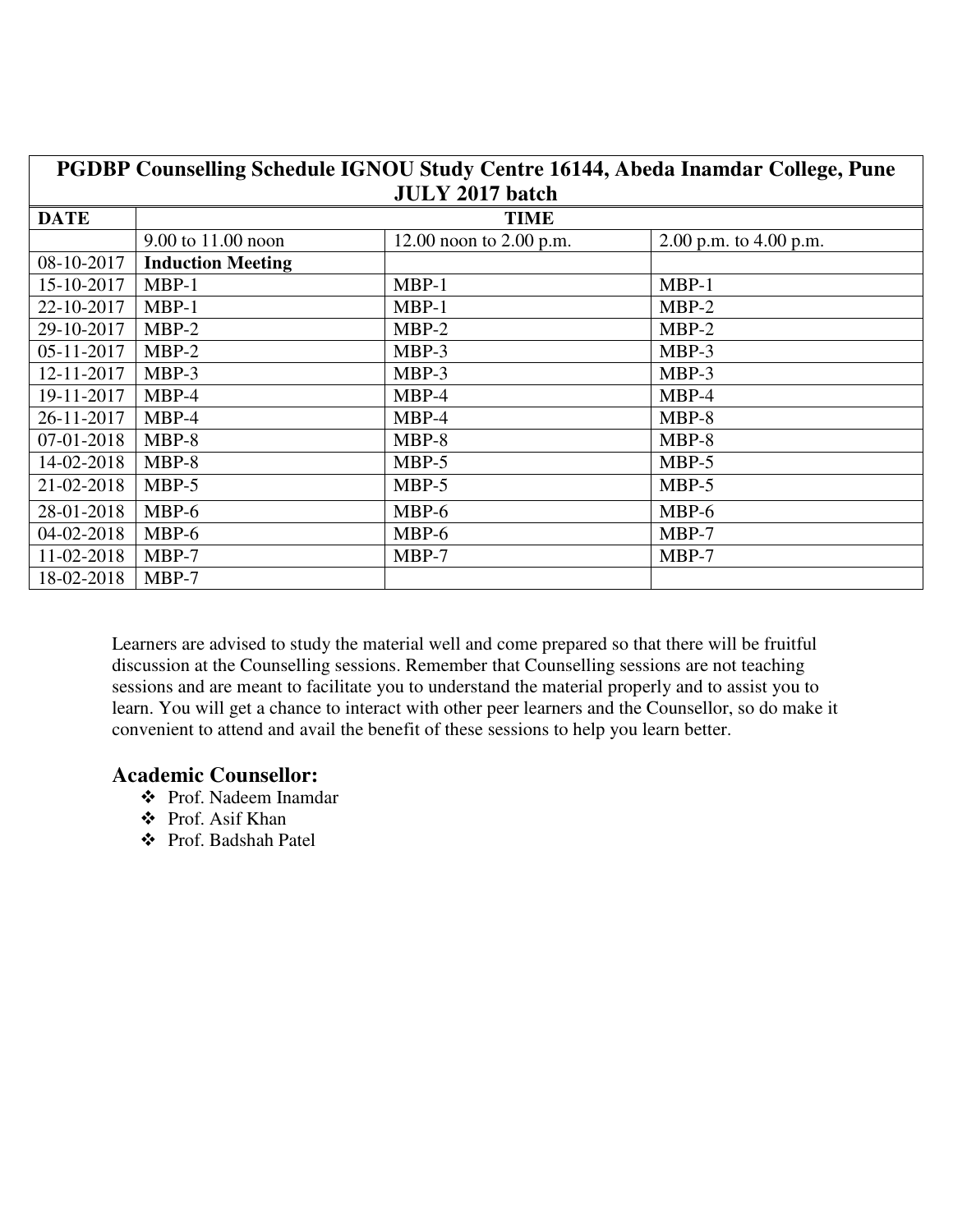| PGDESD Counselling Schedule IGNOU Study Centre 16144, Abeda Inamdar College, Pune |                          |                           |                          |  |  |
|-----------------------------------------------------------------------------------|--------------------------|---------------------------|--------------------------|--|--|
|                                                                                   | <b>JULY 2017 batch</b>   |                           |                          |  |  |
| <b>DATE</b>                                                                       | <b>TIME</b>              |                           |                          |  |  |
|                                                                                   | 10.00 to 12.00 noon      | 12.00 noon to $2.00$ p.m. | 2.00 p.m. to $4.00$ p.m. |  |  |
| 08-10-2017                                                                        | <b>Induction Meeting</b> |                           |                          |  |  |
| 15-10-2017                                                                        | $MED-1$                  | $MED-1$                   | MED-1                    |  |  |
| 22-10-2017                                                                        | $MED-1$                  | MED-1                     | MED-2                    |  |  |
| 29-10-2017                                                                        | MED-2                    | MED-2                     | MED-2                    |  |  |
| 05-11-2017                                                                        | MED-2                    | MED-3                     | MED-3                    |  |  |
| 12-11-2017                                                                        | MED-3                    | MED-3                     | MED-3                    |  |  |
| 19-11-2017                                                                        | MED-4                    | MED-4                     | MED-4                    |  |  |
| 26-11-2017                                                                        | MED-4                    | MED-4                     | MED-5                    |  |  |
| 07-01-2018                                                                        | MED-5                    | MED-5                     | MED-5                    |  |  |
| 14-02-2018                                                                        | MED-5                    | MED-6                     | MED-6                    |  |  |
| 21-02-2018                                                                        | MED-6                    | MED-6                     | MED-6                    |  |  |
| 28-01-2018                                                                        | MED-7                    | MED-7                     | MED-7                    |  |  |
| 04-02-2018                                                                        | MED-7                    | MED-7                     | MED-8                    |  |  |
| 11-02-2018                                                                        | MED-8                    | MED-8                     | MED-8                    |  |  |
| 18-02-2018                                                                        | MED-8                    |                           |                          |  |  |

## **Academic Counsellor:**

Dr. ImtiyazZahedHussain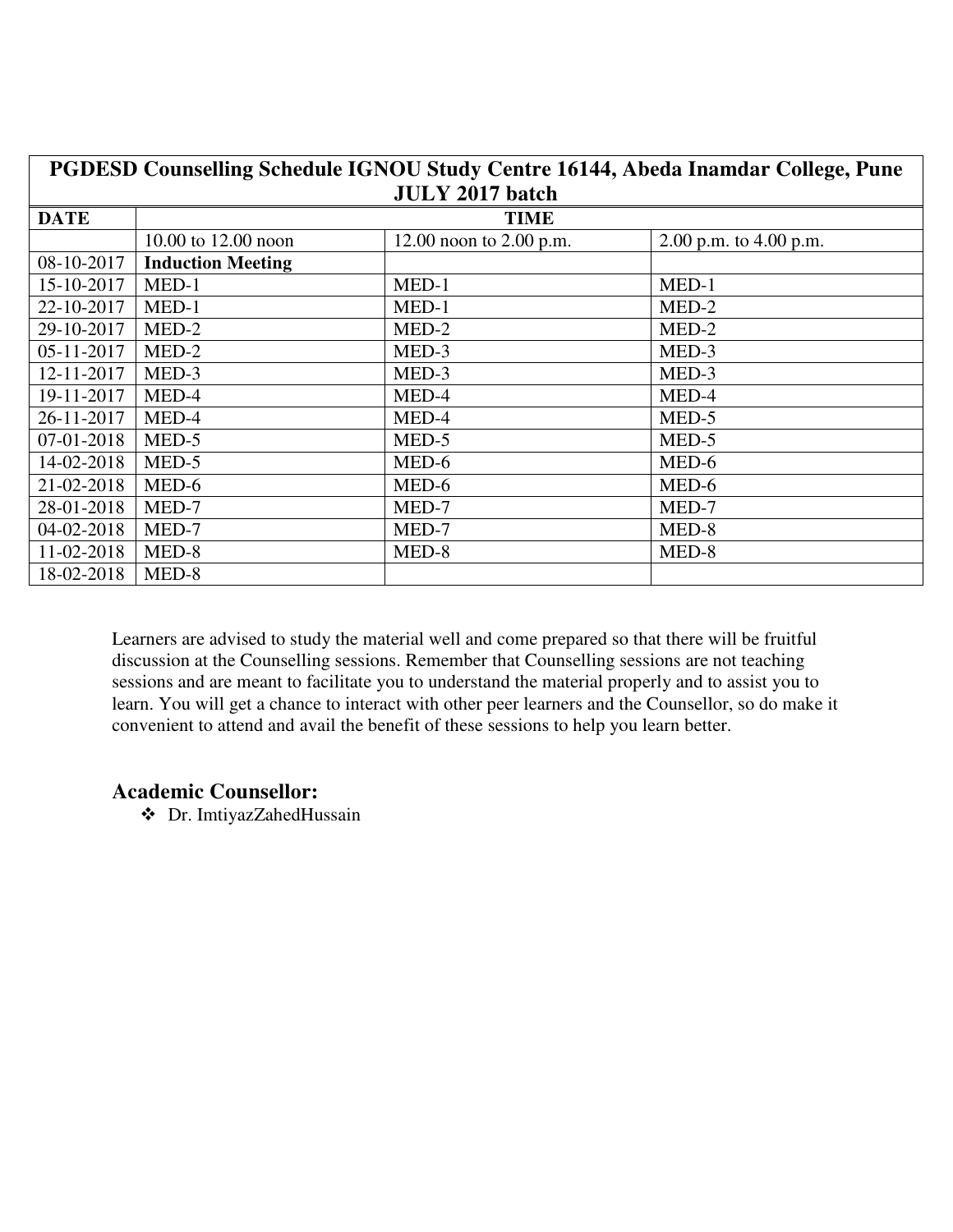| DNHE Counselling Schedule IGNOU Study Centre 16144, Abeda Inamdar College, Pune |                          |                           |                          |  |
|---------------------------------------------------------------------------------|--------------------------|---------------------------|--------------------------|--|
|                                                                                 |                          | <b>JULY 2017 batch</b>    |                          |  |
| <b>DATE</b>                                                                     |                          | <b>TIME</b>               |                          |  |
|                                                                                 | 10.00 to 12.00 noon      | 12.00 noon to $2.00$ p.m. | 2.00 p.m. to $4.00$ p.m. |  |
| 15-10-2017                                                                      | <b>Induction Meeting</b> |                           |                          |  |
| 22-10-2017                                                                      | DNHE-1                   | DNHE-1                    | DNHE-1                   |  |
| 29-10-2017                                                                      | DNHE-1                   | DNHE-1                    | DNHE-1                   |  |
| 05-11-2017                                                                      | DNHE-1                   | DNHE-2                    | DNHE-2                   |  |
| 12-11-2017                                                                      | DNHE-2                   | DNHE-2                    | DNHE-2                   |  |
| 19-11-2017                                                                      | DNHE-2                   | DNHE-2                    | DNHE-2                   |  |
| 26-11-2017                                                                      | DNHE-2                   | DNHE-2                    | DNHE-3                   |  |
| 07-01-2017                                                                      | DNHE-3                   | DNHE-3                    | DNHE-3                   |  |
| 14-01-2018                                                                      | DNHE-3                   | DNHE-3                    | DNHE-3                   |  |
| 21-01-2018                                                                      | DNHE-3                   | DNHE-3                    | DNHE-3                   |  |

**Academic Counsellor:** 

Ms. RuchuKuthiala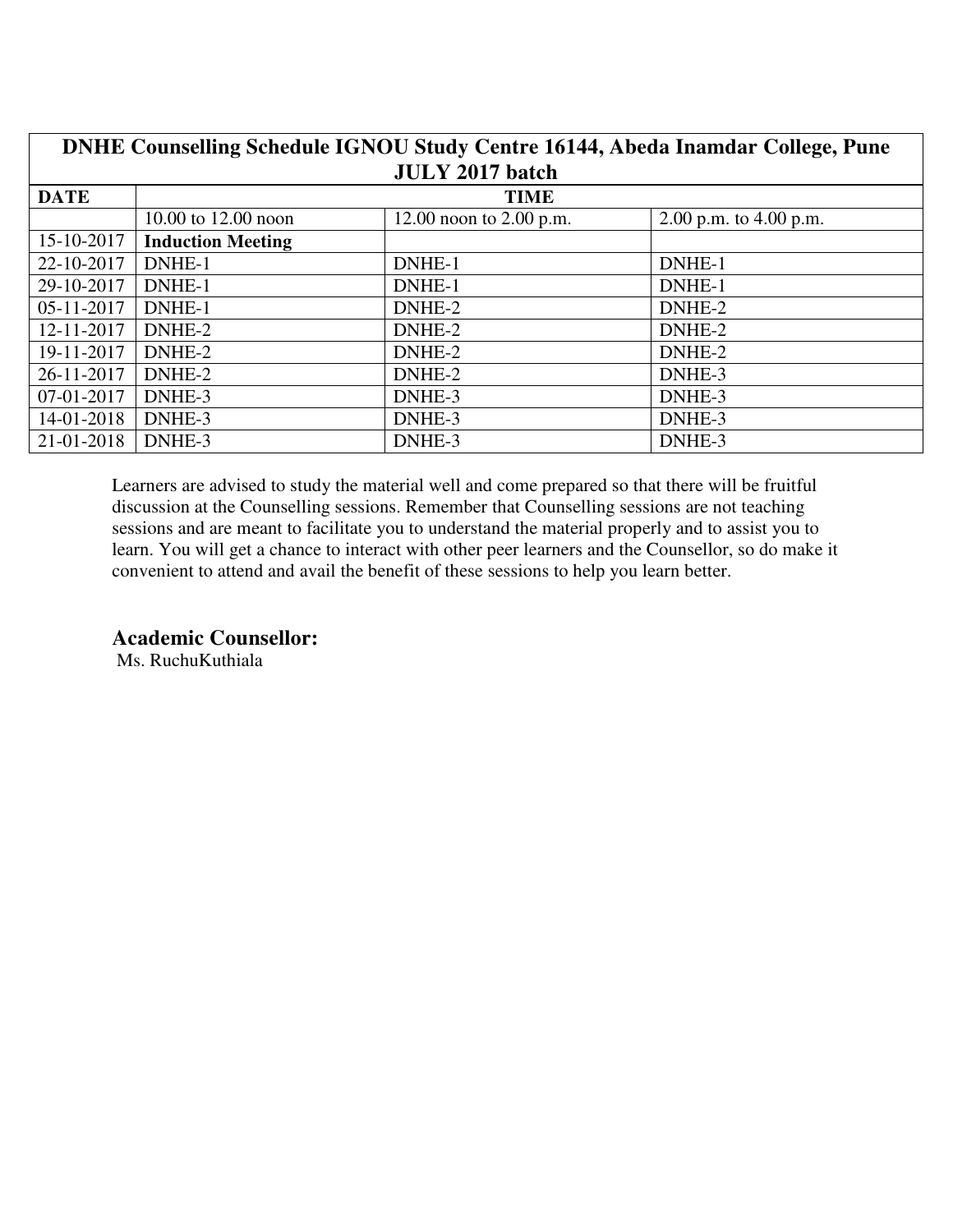| DUL Counselling Schedule IGNOU Study Centre 16144, Abeda Inamdar College, Pune |                          |                           |                          |  |
|--------------------------------------------------------------------------------|--------------------------|---------------------------|--------------------------|--|
|                                                                                |                          | <b>JULY 2017 batch</b>    |                          |  |
| <b>DATE</b>                                                                    | <b>TIME</b>              |                           |                          |  |
|                                                                                | 10.00 to 12.00 noon      | 12.00 noon to $2.00$ p.m. | 2.00 p.m. to $4.00$ p.m. |  |
| 15-10-2017                                                                     | <b>Induction Meeting</b> |                           |                          |  |
| 22-10-2017                                                                     | OUL-3                    | OUL-3                     | OUL-3                    |  |
| 29-10-2017                                                                     | $OUL-3$                  | OUL-3                     | OUL-3                    |  |
| 05-11-2017                                                                     | $OUL-3$                  | OUL-3                     | OUL-3                    |  |
| 12-11-2017                                                                     | OUL-3                    | <b>OULE-1</b>             | <b>OULE-1</b>            |  |
| 19-11-2017                                                                     | <b>OULE-1</b>            | OULE-2                    | OULE-2                   |  |
| 26-11-2017                                                                     | OULE-2                   | OULE-5                    | OULE-5                   |  |
| 07-01-2017                                                                     | OULE-5                   |                           |                          |  |

**Academic Counsellor:** 

- **Dr. Mohd. Ibrahim Jagirdar**
- **Prof. Shabana Patel**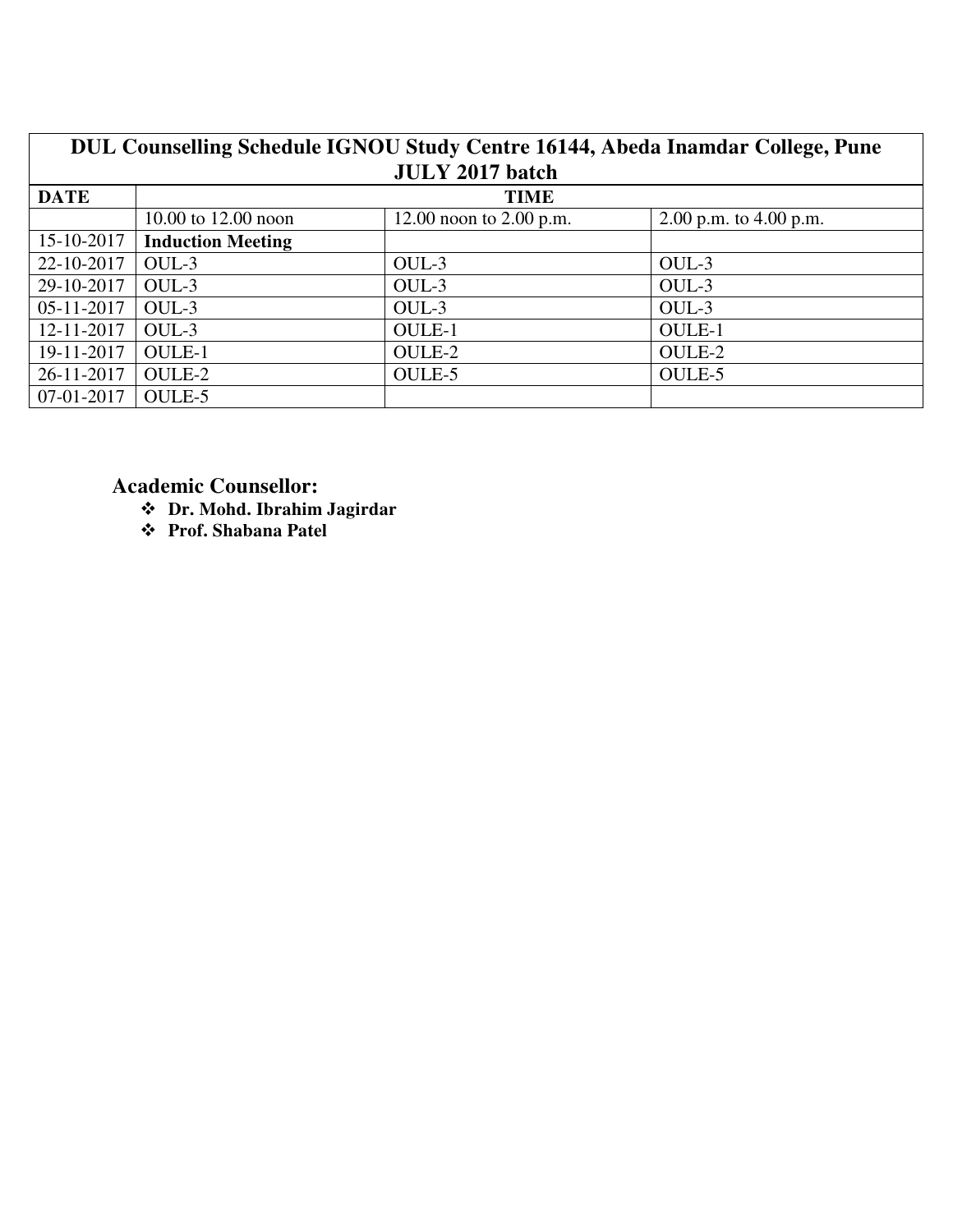| DCE Counselling Schedule IGNOU Study Centre 16144, Abeda Inamdar College, Pune<br><b>JULY 2017 batch</b> |                          |                           |                          |
|----------------------------------------------------------------------------------------------------------|--------------------------|---------------------------|--------------------------|
| <b>DATE</b>                                                                                              | <b>TIME</b>              |                           |                          |
|                                                                                                          | 10.00 to 12.00 noon      | 12.00 noon to $2.00$ p.m. | 2.00 p.m. to $4.00$ p.m. |
| 15-10-2017                                                                                               | <b>Induction Meeting</b> |                           |                          |
| 22-10-2017                                                                                               | DCE-1                    | $DCE-1$                   | DCE-1                    |
| 29-10-2017                                                                                               | DCE-1                    | $DCE-1$                   | DCE-6                    |
| 05-11-2017                                                                                               | DCE-2                    | $DCE-2$                   | DCE-2                    |
| 12-11-2017                                                                                               | DCE-2                    | $DCE-2$                   | DCE-3                    |
| 19-11-2017                                                                                               | DCE-3                    | DCE-3                     | DCE-3                    |
| 26-11-2017                                                                                               | DCE-3                    | DCE-4                     | DCE-4                    |
| 07-01-2017                                                                                               | DCE-3                    | DCE-4                     | DCE-4                    |
| 14-01-2018                                                                                               | DCE-5                    | $DCE-5$                   | DCE-5                    |
| 21-01-2018                                                                                               | DCE-5                    | $DCE-5$                   | DCE-5                    |
|                                                                                                          |                          |                           |                          |

# **Academic Counsellor:**

- Prof. KausraSundke
- Prof. Nadeem Inamdar
- Prof. Asif Khan (Project Guide)
- Prof. Badshah Patel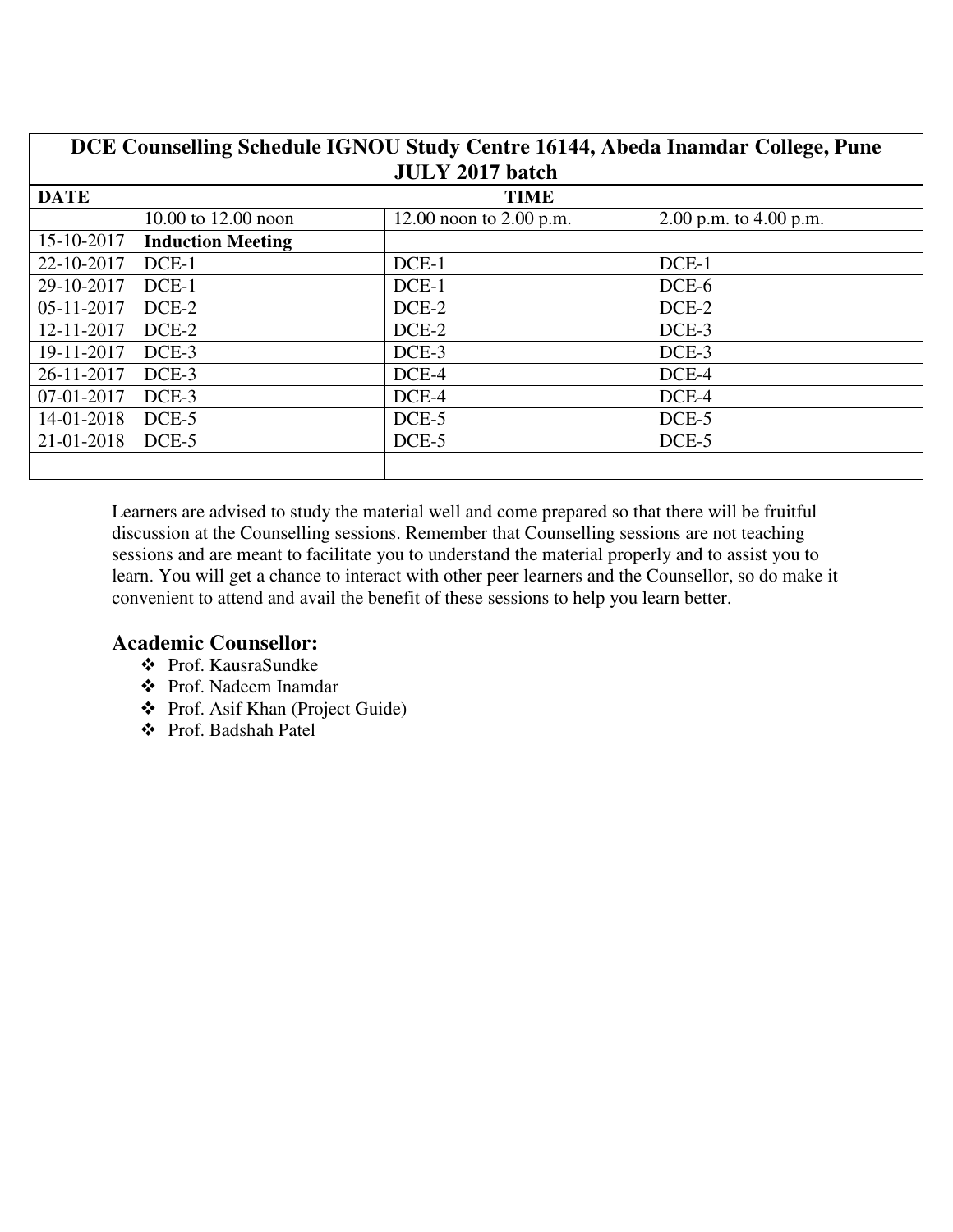| DECE Counselling Schedule IGNOU Study Centre 16144, Abeda Inamdar College, Pune |                          |                           |                          |  |
|---------------------------------------------------------------------------------|--------------------------|---------------------------|--------------------------|--|
|                                                                                 |                          | <b>JULY 2017 batch</b>    |                          |  |
| <b>DATE</b>                                                                     |                          | <b>TIME</b>               |                          |  |
|                                                                                 | 10.00 to $12.00$ noon    | 12.00 noon to $2.00$ p.m. | 2.00 p.m. to $4.00$ p.m. |  |
| 15-10-2017                                                                      | <b>Induction Meeting</b> |                           |                          |  |
| 22-10-2017                                                                      | DECE-1                   | DECE-1                    | DECE-1                   |  |
| 29-10-2017                                                                      | DECE-1                   | DECE-1                    | DECE-1                   |  |
| 05-11-2017                                                                      | DECE-1                   | DECE-1                    | DECE-1                   |  |
| 12-11-2017                                                                      | DECE-1                   | DECE-2                    | DECE-2                   |  |
| 19-11-2017                                                                      | DECE-2                   | DECE-2                    | DECE-2                   |  |
| 26-11-2017                                                                      | DECE-3                   | DECE-3                    | DECE-3                   |  |
| 07-01-2017                                                                      | DECE-3                   | DECE-3                    |                          |  |

### **Academic Counsellor:**

Prof. ShubedhaPendarkar